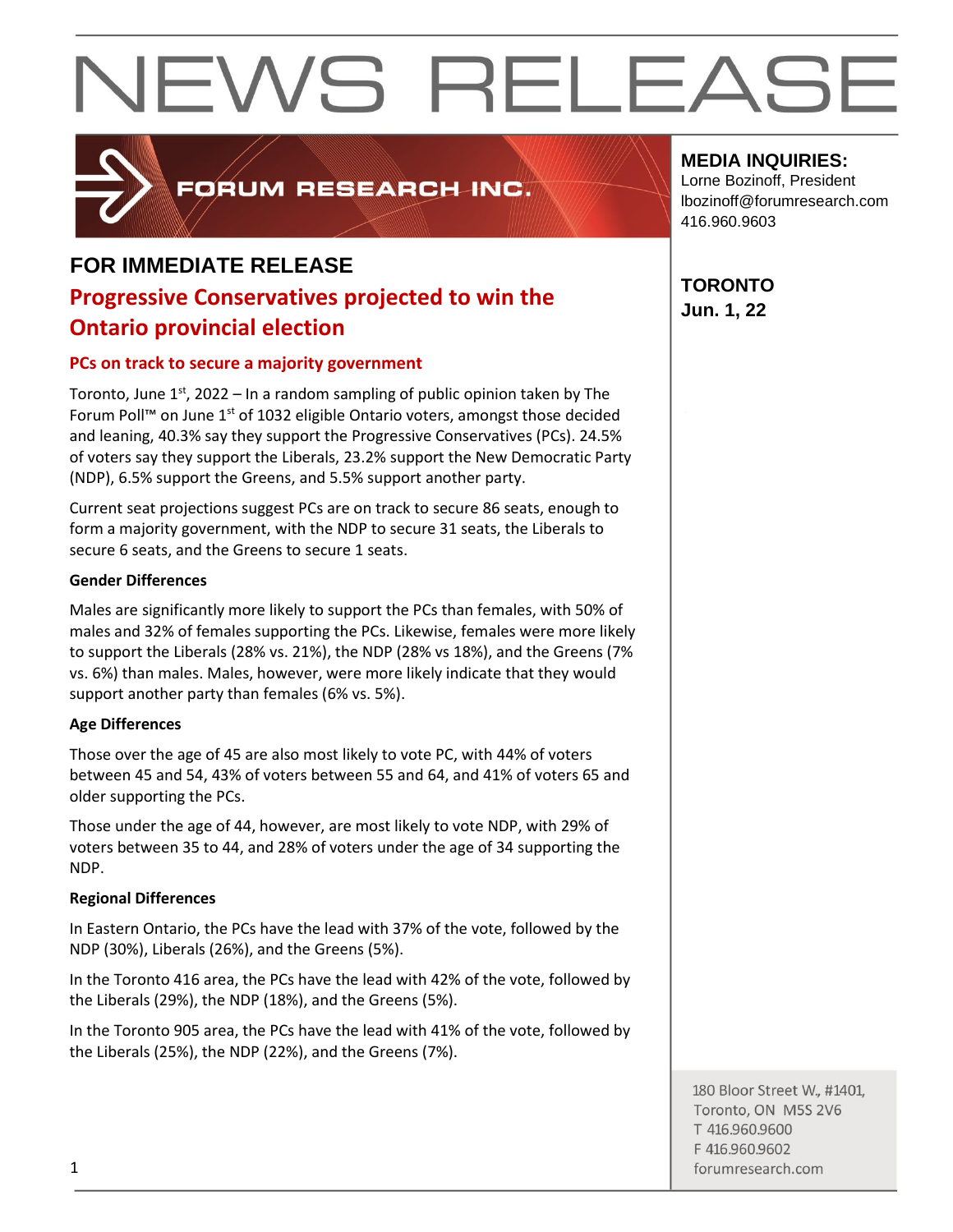

In the southwestern Ontario region, the PCs have the lead with 36% of the vote, followed by the NDP (27%), the Liberals (22%), and the Greens (6%).

In the Northern Ontario region, the PCs have the lead with 48% of the vote, followed by the NDP (21%), Liberals (18%), and the Greens (8%).

#### **One-third of voters think Doug Ford would make the best premier**

When asked regardless of which party you would vote for, who would make the best premier, 42% of voters chose Doug Ford, followed by Andrea Horwath (17%) and Steven Del Duca (16%).

#### **Job approval of party leaders**

When asked whether they approve or disapprove of the job Doug Ford is doing as premier, 39% of respondents said they approved. When asked whether they approve or disapprove of the job Andrea Horwath and Steven Del Duca are doing as leaders of their respective parties, 31% approve of Horwath, and 19% approve of Del Duca.

The poll was conducted by Forum Research with the results based on an interactive voice response telephone survey of 1032 randomly selected eligible voters across Ontario. The poll was conducted on June 1st, 2022. Results based on the total sample are considered accurate +/- 3.1%, 19 times out of 20. Subsample and regional results will be less accurate. Margins of error for subsample and regional results are available at [www.forumresearch.com/samplestim.asp.](http://www.forumresearch.com/samplestim.asp)

This research is not necessarily predictive of future outcomes, but rather captures opinion at one point in time. The poll was sponsored by Forum Research Inc. as a public service. With offices across Canada and around the world, 100% Canadian owned Forum Research is one of the country's leading survey research firms.

Forum Research follows the CRIC Public Opinion Research Standards and Disclosure Requirements that can be found here: <https://canadianresearchinsightscouncil.ca/standards/>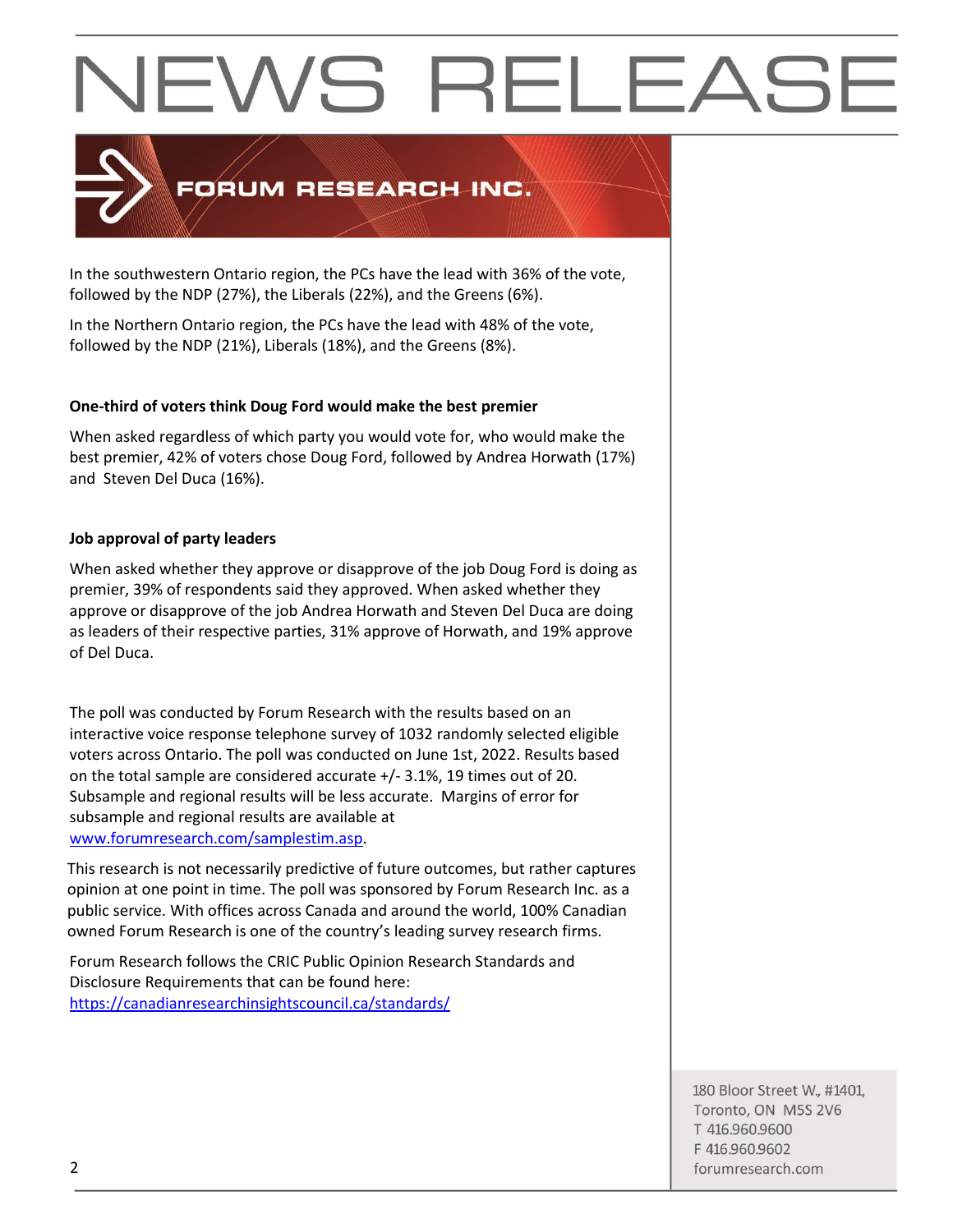

**Q1. Which party are you most likely to vote for, or have you already voted for, in the provincial election on June 2nd?**

#### *And*

**1b. Even though you may not have made up your mind, which party are you leaning towards at this time?**

| %                           | <b>Total</b> | 34 and<br>under | 35 to<br>44 | 45 to<br>54 | 55 to<br>64 | 65 and<br>over |
|-----------------------------|--------------|-----------------|-------------|-------------|-------------|----------------|
| Number of<br>respondents    | 1032         | 121             | 140         | 164         | 206         | 401            |
| Progressive<br>Conservative | 40.3         | 33.0            | 42.3        | 44.3        | 43.2        | 41.0           |
| Liberal                     | 24.5         | 24.0            | 17.3        | 23.5        | 23.2        | 30.8           |
| <b>New</b><br>Democratic    | 23.2         | 27.7            | 29.0        | 19.6        | 21.9        | 19.0           |
| Green                       | 6.5          | 9.5             | 6.1         | 5.5         | 4.9         | 5.9            |
| <b>Other Parties</b>        | 5.5          | 5.7             | 5.4         | 7.1         | 6.8         | 3.3            |

| ℅                            | <b>Total</b> | Male | Female | Other |
|------------------------------|--------------|------|--------|-------|
| <b>Number of respondents</b> | 1032         | 491  | 519    | 22    |
| Progressive<br>Conservative  | 40.3         | 49.5 | 32.3   | 31.8  |
| Liberal                      | 24.5         | 21.0 | 28.2   | 10.4  |
| New Democratic               | 23.2         | 17.6 | 28.0   | 28.0  |
| Green                        | 6.5          | 5.9  | 6.8    | 14.3  |
| <b>Other Parties</b>         | 5.5          | 6.0  | 4.7    | 15.5  |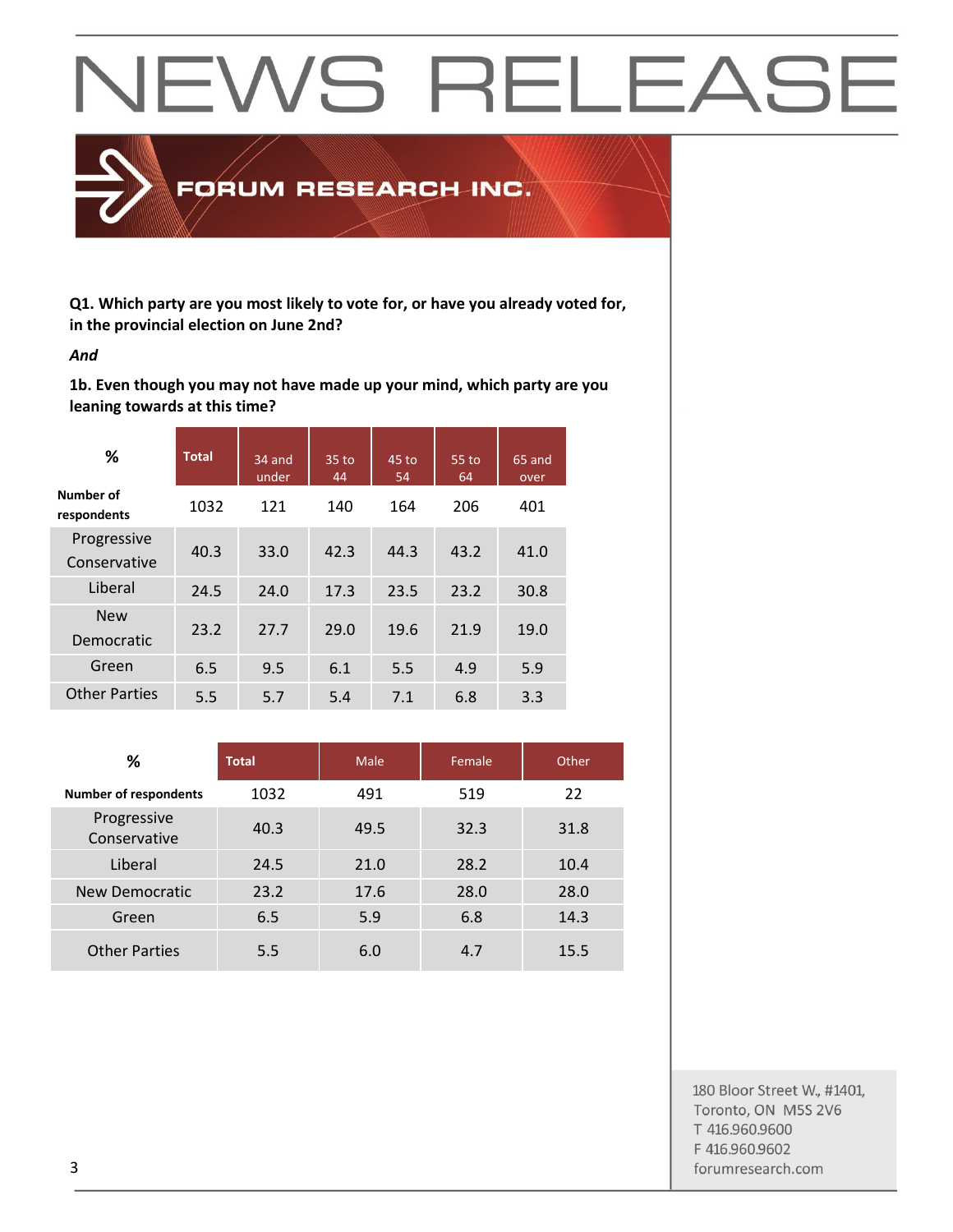### FORUM RESEARCH INC.

| %                           | <b>Total</b> | Eastern<br>Ontario | Toronto<br>416 | <b>Toronto</b><br>905 | South-<br>western<br>Ontario | <b>Northern</b><br>Ontario |
|-----------------------------|--------------|--------------------|----------------|-----------------------|------------------------------|----------------------------|
| Number of<br>respondents    | 1032         | 165                | 193            | 286                   | 235                          | 153                        |
| Progressive<br>Conservative | 40.3         | 36.9               | 42.0           | 40.7                  | 35.9                         | 47.8                       |
| Liberal                     | 24.5         | 25.8               | 28.9           | 25.1                  | 21.8                         | 17.6                       |
| <b>New</b><br>Democratic    | 23.2         | 30.3               | 18.1           | 22.0                  | 27.1                         | 20.6                       |
| Green                       | 6.5          | 4.9                | 6.3            | 6.9                   | 6.2                          | 8.0                        |
| Other<br>Parties            | 5.5          | 2.1                | 4.7            | 5.3                   | 9.0                          | 6.1                        |

#### **Q6. Regardless of which party you would vote for, who do you think would make the best Premier of Ontario?**

| %                            | <b>Total</b> |
|------------------------------|--------------|
| Number of<br>respondents     | 1086         |
| Steven Del Duca              | 17.0         |
| Doug Ford                    | 41.6         |
| Andrea Horwath<br>(HOR-vath) | 17.0         |
| none of these                | 16.3         |
| don't know                   | 8.1          |